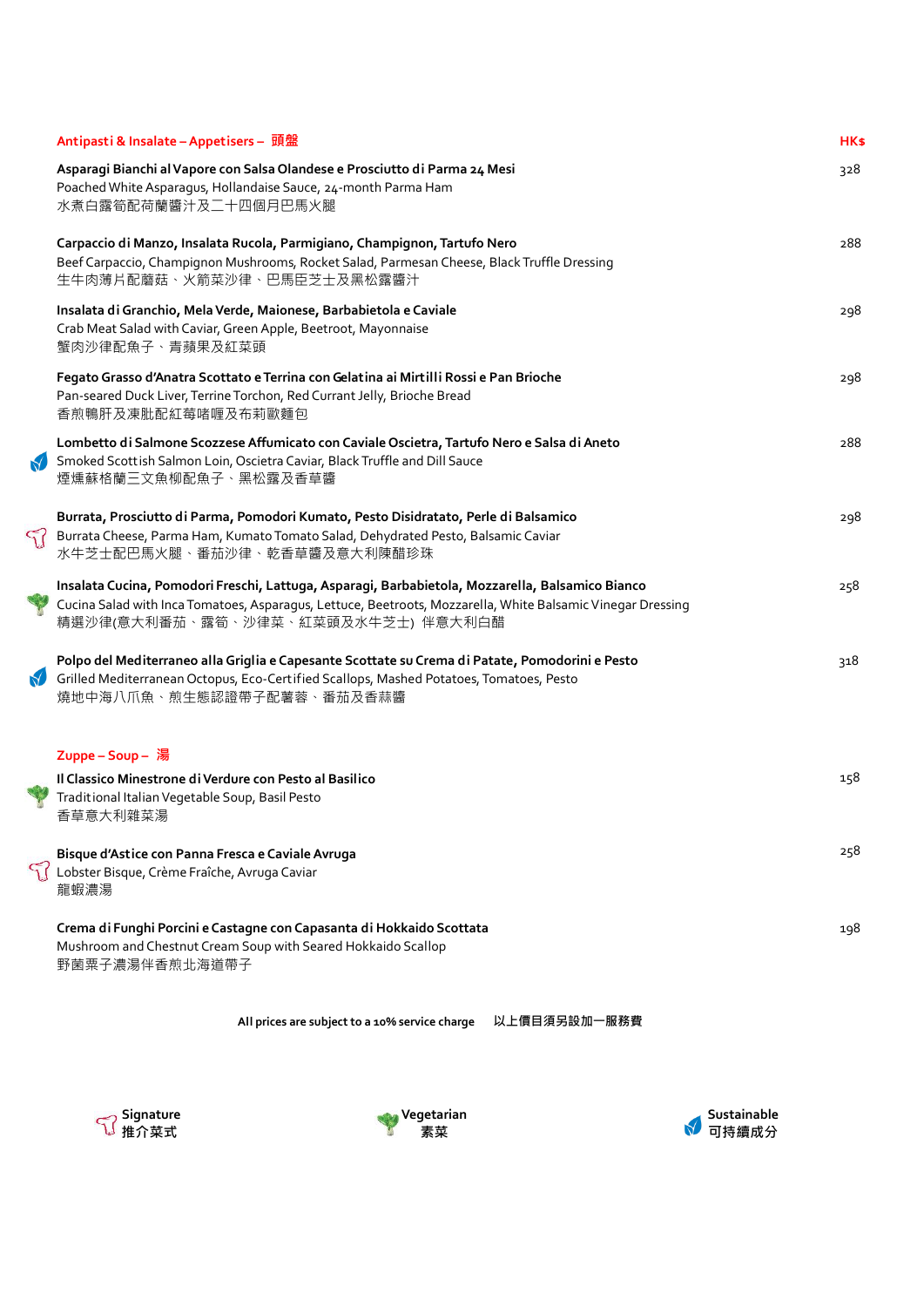| Paste e Risotti – Pasta and Risotto – 意大利麵及飯                                                                                                                                                                    |                            | <b>HKs</b> |
|-----------------------------------------------------------------------------------------------------------------------------------------------------------------------------------------------------------------|----------------------------|------------|
| Linguine ai Gamberi Rosa Argentini, Aglio, Brandy, Salsa di Pomodorini<br>Linguine, Argentinean Pink Prawn, Garlic, Brandy, Cherry Tomatoes Sauce<br>精選阿根廷粉紅蝦意大扁麵配蒜蓉白蘭地番茄汁                                      |                            | 358        |
| Penne con Salsa al Tartufo Nero, Panna e Parmigiano Reggiano<br>Penne, Black Truffle Cream Sauce, Parmesan Cheese<br>黑松露芝士忌廉汁長通粉                                                                                |                            | 348        |
| Lasagna di Pasta Fresca con Ragù di Manzo Wagyu e Pomodoro<br>Homemade Lasagna with Stewed Wagyu Beef Ragout, Tomato Sauce<br>和牛肉醬千層麵                                                                           |                            | 338        |
| Fettuccine Fatte in Casa con Stufato di Manzo, Funghi Stagionali, Tartufo Nero<br>Homemade Fettuccine, Stewed Beef, Seasonal Mushrooms, Black Truffle<br>手製意大利寬麵配和牛肉醬、時令蘑菇及黑松露                                  |                            | 358        |
| Risotto con Astice, Pomodorini, Salsa Mediterranea<br>Risotto, Lobster, Cherry Tomatoes, Mediterranean Sauce<br>龍蝦意大利飯配櫻桃小番茄及地中海式醬汁                                                                             | One portion<br>For sharing | 488<br>988 |
| Strozzapreti con Fegato d'Anatra Scottato, Ragù d'Anatra, Purea di Zucca e Zenzero<br>Strozzapreti, Seared Duck Liver, Duck Ragout, Pumpkin, Ginger Purée<br>燉鴨肉短捲麵配香煎鴨肝、薑及南瓜蓉                                  |                            | 328        |
| Pesce - Seafood - 海鮮                                                                                                                                                                                            |                            |            |
| Cacciucco alla Livornese con Molluschi, Crostacei, Gambero, Scampi, Calamari, Capesante, Crostino all'Aglio<br>Seafood Stew with Mussels, Clams, Tiger Prawn, Scampi, Squid, Scallop, Garlic Bread<br>燴雜錦海鮮配蒜蓉包 |                            | 498        |
| Sogliola di Dover Intera 'Stile Mugnaia', Prezzemolo, Salsa al Limone<br>Sustainably-harvested Whole Dover Sole 'Mugnaia Style', Parsley, Lemon Sauce (suitable for sharing)<br>香煎可持續捕獲龍脷魚配檸檬汁及香草 (適合共享)        |                            | 698        |
| Spigola Cilena al Forno, Calamari Saltati, Salsa di Astice, Caviale Avruga<br>Baked Chilean Seabass, Sautéed Calamari, Lobster Sauce, Avruga Caviar<br>焗智利鱸魚配魷魚、龍蝦汁及魚子醬                                         |                            | 428        |

**All prices are subject to a 10% service charge 以上價目須另設加一服務費**